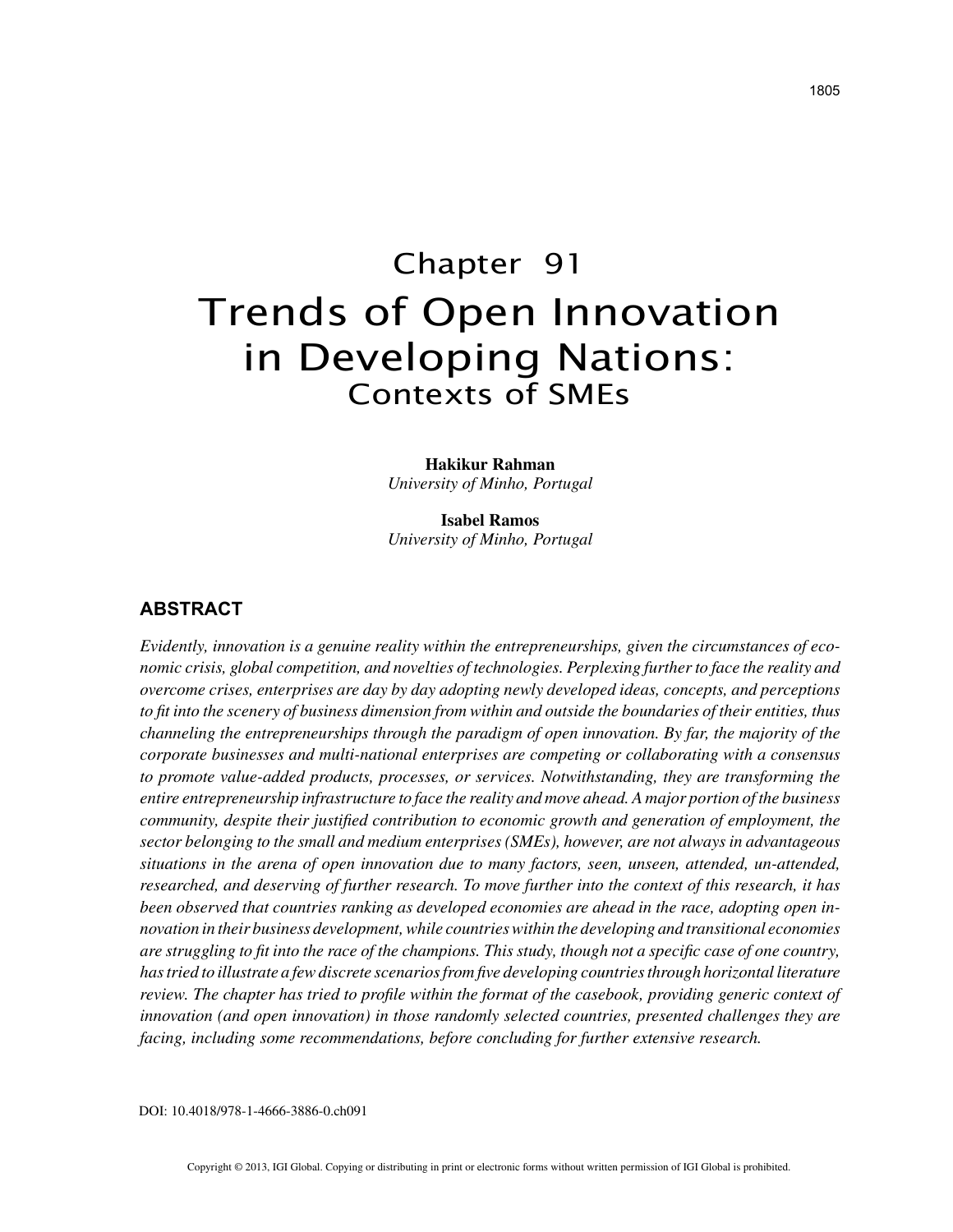## **ORGANIZATIONAL BACKGROUND**

Joseph Schumpeter (1883–1950), one of the first theorists who studied the economy through the innovation eye, stated that innovation is about new ways of doing things by combining existing elements into new products through a creative process (De Jong, Vanhaverbeke, Kalvet & Chesbrough, 2008). Along the route, innovation through the creation, dissemination and utilization of knowledge has become a key driver of economic growth. However, factors influencing innovation performance have changed in a globalizing knowledge based economy, partly due to the advent of new information and communication technologies (ICTs), or partly due to the increased global competition (in fact, more or less dependent on the former one). Innovation results from increasingly complex interactions at the local, national, regional and global levels among individuals, firms, industries and other knowledge institutions. Moreover, governments exert a strong influence on the innovation process through financing and steering of public bodies which are directly responsible for knowledge generation and distribution (universities, public and private labs or research houses), and through the provision of financial and regulatory inducements (Carayannis, Popescu, Sipp & Steward, 2006).

In this context, firstly, the new ICTs; secondly, the government and its politics; thirdly, universities and research houses; fourthly, entrepreneurs, suppliers, vendors; and finally, consumers have role in forming an environment pertaining to establish innovation in entrepreneurships. By far, all these actors need to collaborate and actively participate to create the environment, thus even, turning the innovation processes from traditional towards rather open, terming open innovation.

However, due to the close acquaintance and strong industry-university relationship, including familiarity with new ICTs and exploring their benefits, developed countries are much ahead in creating and commercializing new knowledge. On the contrary, though developing nations are familiarizing their entrepreneurships through university spin-offs and increased intensification of industry-university relation to commoditize ready-made knowledge, but the situation is far behind to compete with the developed world. This applies both to the standardization of universityindustry relationship and to the competency of the university, which need further investigation (Kroll & Liefner 2008). Savitskaya (2009) argues that, the contribution to the understanding of open innovation practices in developing countries resides in demonstrated role of the government for creating favorable conditions for entrepreneurs to open up and integrate into innovation system in the country. She assumed that open innovation system needs a certain level of governmental support to emerge in developing economies.

When comes the question of involving entrepreneurships in open innovation, focus directs or re-directs mainly to developed countries, even so towards large and corporate business houses. As mentioned earlier, with increased relationship between public funded research houses and entrepreneurs, including government initiatives, the sector of business entities that belongs to the small and medium scale enterprises (SMEs) are catching up in the run of adopting open innovation, mainly in developed countries, and very recently in a few developing countries. This chapter is trying to focus on a few countries' perspectives in adopting open innovation (rather, being innovative) in their businesses. However, the study argues that, to roll out innovation processes in developing countries, a multi-facet research has to be carried out.

Apart from the entrepreneurship development, due to the very basic inheritance of the marginal societies in developing nations, a considerable interest in SMEs has focused on their roles in the alleviation of widespread poverty. However, looking beyond the immediate, pressing concern of the poor, Andrew Warner (2001) has advanced the concept that SMEs are the building blocks of